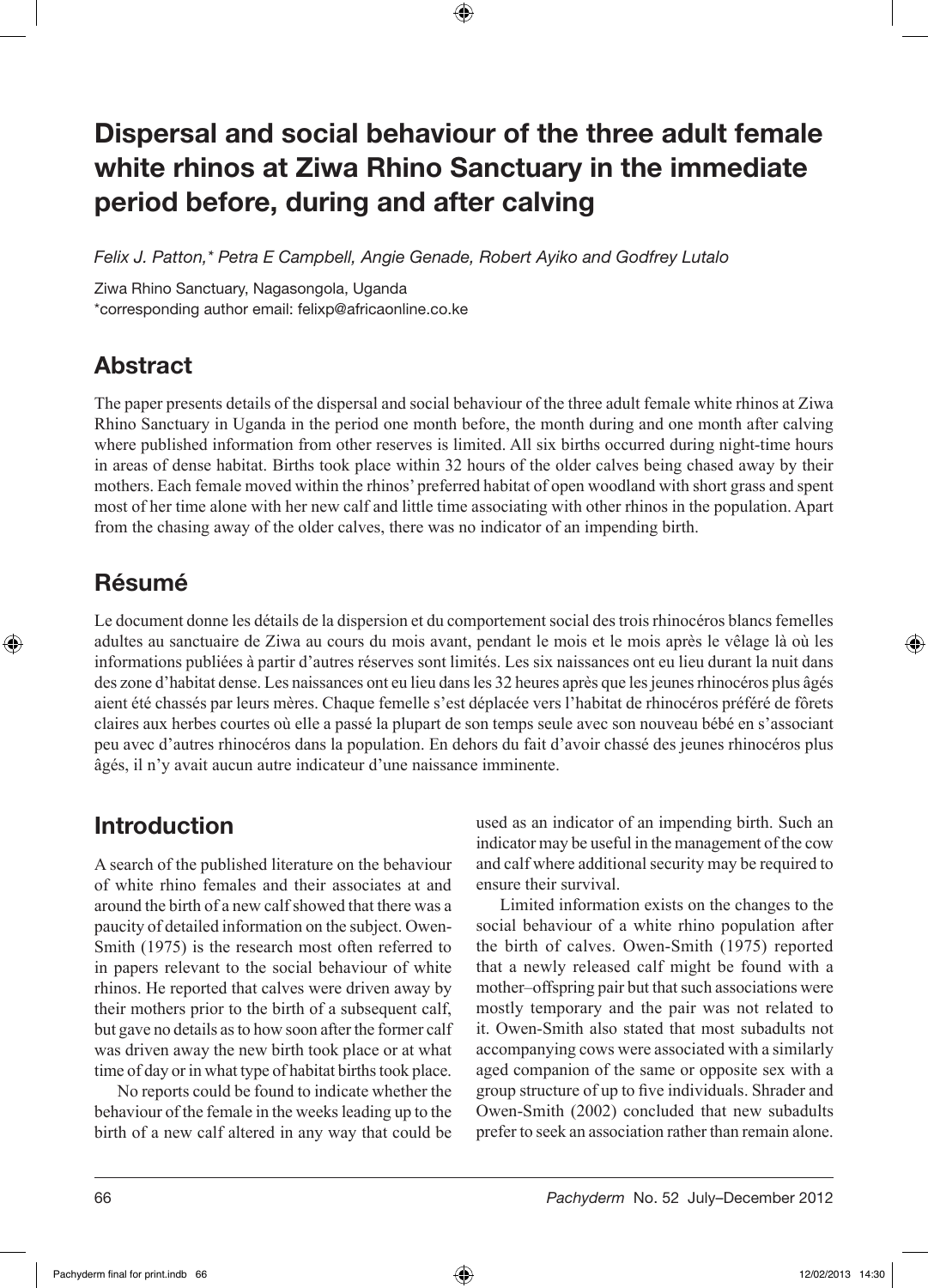⊕

This paper presents a detailed analysis of the dispersal and social behaviour of the three adult female white rhinos at Ziwa Rhino Sanctuary in the period one month before, the month during and one month after the three females calved. Published information from other reserves is limited. The study identifies the time of day, location and habitat when the rhinos calved, the length of time between the older calf being chased away and the new birth, whether the females changed their location or habitat immediately before and immediately after calving, and whether there was a noticeable effect on the females' sociability (associations) with the other rhinos in the population.

A principle objective of the study was to determine if the females made any noticeable changes within the few days leading up to the birth of their new calves that reserve managers could use as indicators of an impending birth.

# Method

⊕

Ziwa Rhino Sanctuary covers 64.2 km<sup>2</sup> in Nagasongola District, central Uganda. Before becoming a wildlife sanctuary in 2004 the area was part of a cattle farming operation. About 30% of the reserve is swamp, but only the southern swamp area is always water bound. Other swamp areas dry out in times of low rainfall and flood during high rainfall.

 For security and monitoring purposes, the reserve is organized into five sectors: Karakwende (K), Mikerenge (M), Wangoriro (W), Rwanyanya (R) and Lugogo (L). Each sector is further organized into either three or four numbered blocks. Figure 1 shows the location of each of the sectors and blocks.

At the start of 2011, the white rhino population of Ziwa Rhino Sanctuary consisted of three adult males—Taleo, Moja and Hassani—and three adult females with calves—Nandi and calf Obama, Bella and calf Augustu, Kori and calf Justus. The calves were the first-borns of the three females. In June 2011, Nandi produced a second calf, Malaika, while Bella had Donna and Kori had Laloyo in January 2012.

The rhinos at Ziwa are held under heavy 24-hour-aday security by armed guards and monitoring rangers. Since June 2010 to better understand the behaviour and movements of the rhinos the monitors have kept an hourly record of the location, key activities of each rhino and their associations with conspecifics (for more details see Patton et al. 2011).

Rangers monitoring each of the Ziwa rhinos—six adults and six calves—follow the animals on foot from a distance but keeping them in sight as much as possible. During the hours of darkness, rangers have torches, which they use to observe the rhinos whenever they hear any sound of activity, and at least at 15-minute intervals to check on the rhinos. During full moon periods the rhinos are easily observed without the need for torches.



Figure 1. Basic vegetation map of Ziwa Rhino Sanctuary.

*Pachyderm* No. 52 July–December 2012 67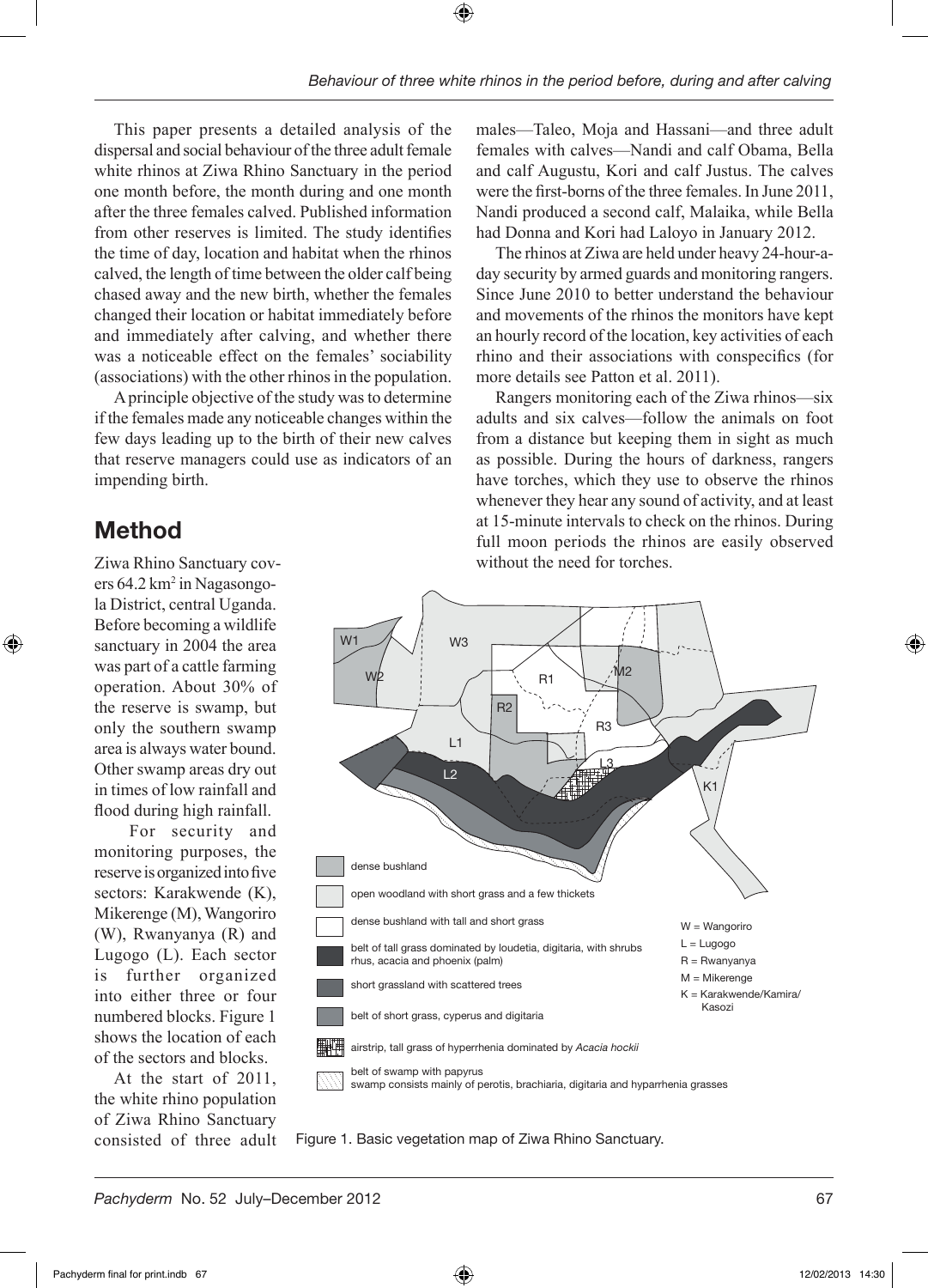The rangers completed a daily sighting form for each hour of the 24 hours of each day of each of the months from June 2010 to May 2012. For each rhino the rangers recorded the location—sector and block; type of habitat—wet swamp, dry swamp or other; one of three main activities—feeding, resting, moving; plus any of four secondary activities—drinking, wallowing, mating or fighting—that might also have occurred during each hour. All other rhinos found in close proximity (within 10 m) were recorded as an association.

 Data were entered using Microsoft Excel 2007 on a Toshiba Satellite Pro laptop. Macros were written to automate the consolidation and analysis of the data. For location and habitat type, the analysis was based on the number of rhinos found in each location and habitat type for each hour of the day; for activities the analysis was based on the number of hours spent on the activity per day. The daily data were not always complete as there were occasions when the particular rhino was out of sight (especially in thick bush habitat) or had run off and had to be found again, especially after a disturbance at night.

 Data analysis was carried out for female 1 (Nandi) for the period May–July 2011, and females 2 (Bella) and 3 (Kori) for the period December 2011–February

2012. The number of hours between the time the female chased the older calf away and gave birth to the new calf was determined along with the location and time of birth of each new calf. The number of hours and percentage of time that each female spent in each sector in the period before and after calving and the difference between the two were considered. The associations between the three adult females with the other rhinos in the population before and after the birth of their new calves were analysed by the number of hours and the number of events where an association took place in the relevant time periods.

## Results

Table 1 shows details of the birth date, location and time of day of the six calves born at Ziwa. All births

⊕

occurred during night-time but in different sectors and blocks. Nandi pushed away her first calf, Obama, around 32 hours before her new calf, Malaika, was born. Bella pushed away her first calf, Augustu, around 8 hours before she gave birth to her new calf, Donna. Bella started getting aggressive with Augustu 3 hours before he finally parted. Kori's first calf, Justus, left Kori without aggression (together with Obama and Augustu) around 3 hours before her new calf, Laloyo, was born.

The three females moved independently of each other. Table 2 shows the total number of hours analysed for each female, the number of major changes of location made during these hours and the average number of hours per change in location for the research period. A major location change was determined when the rhino was recorded in a different sector or block after an hour.

The results show that the amount of data collected for Kori (total hours) is marginally outside the range of the standard deviation for the group with a consequent similarly marginal effect on the analysis of location changes and average hours per location. However, given the small number of individuals and variability in the efficiency of some rangers in maintaining contact with the monitored rhinos, the data collected can

Table 1. Data on birth of the six white rhino calves born at Ziwa

| Calf name | Birth date   | <b>Birth</b><br>location       | Time of birth*                 |
|-----------|--------------|--------------------------------|--------------------------------|
| Obama     | 24 June 2009 | R <sub>1</sub> /M <sub>2</sub> | in the early hours a.m.        |
| Augustu   | 07 Oct 2009  | R <sub>3</sub>                 | in the early hours a.m.        |
| Justus    | 02 Jan 2010  | L2                             | believed around 2 a.m.         |
| Malaika   | 04 June 2011 | L <sub>2</sub>                 | between 11 p.m. and 12<br>a.m. |
| Donna     | 10 Jan 2012  | W <sub>2</sub>                 | around 11 p.m.                 |
| Laloyo    | 15 Jan 2012  | R <sub>2</sub>                 | between 12 a.m. and 5 a.m.     |
|           |              |                                |                                |

\*All births occurred at night.

↔

|                     | Table 2. Summary of location changes made by the Ziwa females in |  |  |  |
|---------------------|------------------------------------------------------------------|--|--|--|
| the research period |                                                                  |  |  |  |

| Name  | <b>Total hours</b><br>(no.) | Location<br>changes (no.) | Average hours per<br>location change (no.) |
|-------|-----------------------------|---------------------------|--------------------------------------------|
| Bella | 2.142                       | 136                       | 15.7                                       |
| Kori  | 1.832                       | 107                       | 17.1                                       |
| Nandi | 2.188                       | 135                       | 16.2                                       |
| Mean  | 2.054                       | 126                       | 16.3                                       |
| SD    | 194                         | 17                        | 0.71                                       |

68 *Pachyderm* No. 52 July–December 2012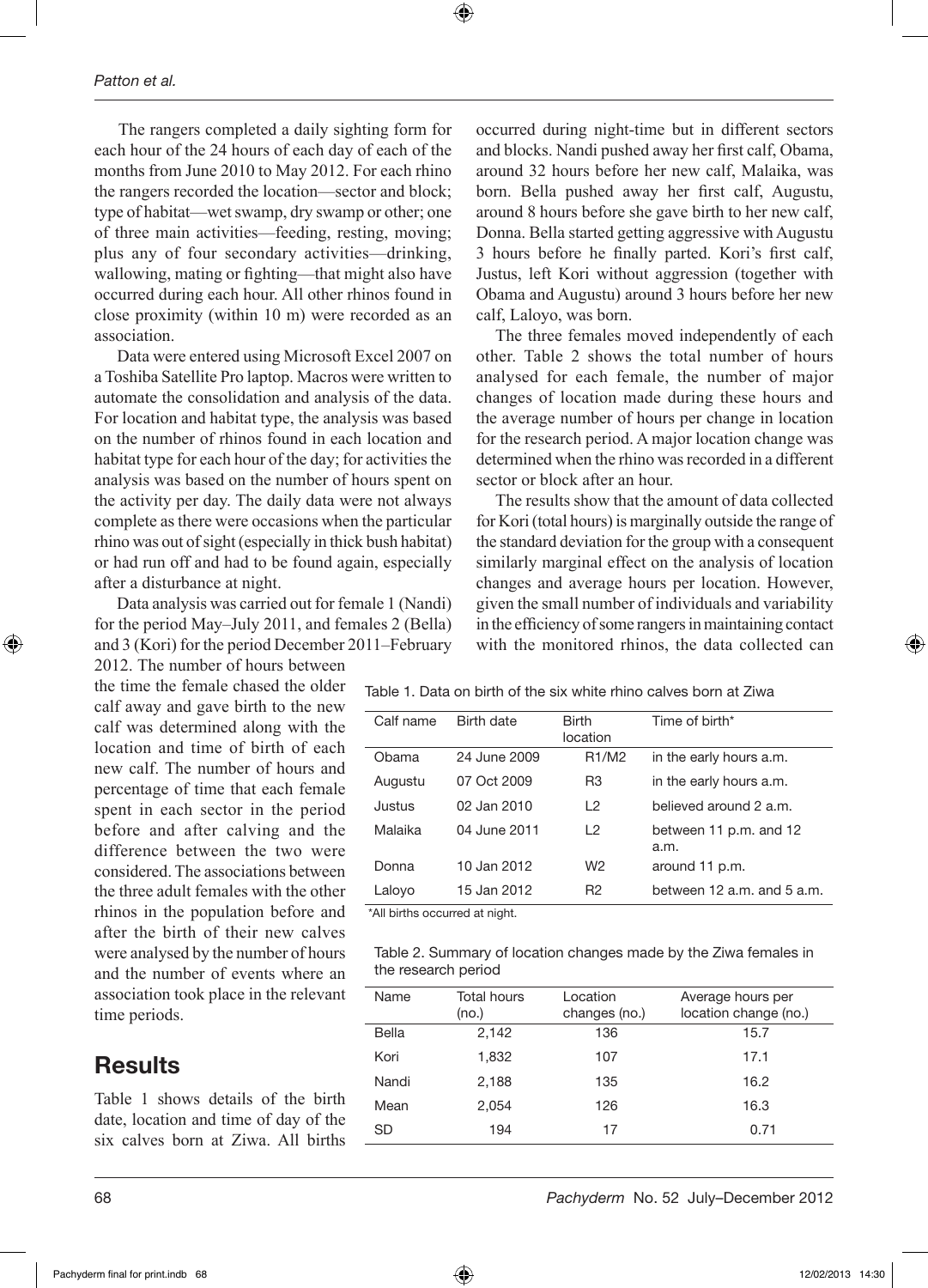⊕

be considered sufficiently consistent to individually compare the results of the three females.

All three females changed their preferred location after calving (Table 3). Nandi spent less time in sector L  $(-22%)$  and more time in sector W  $(+32%)$ ; Bella spent less time in sector  $W$  ( $-27\%$ ) and more time in sector L (+34%); Kori spent less time in sector W  $(-49%)$  and more time in sector L  $(+65%)$ . The main vegetation type in both the sectors L and W is similar, open woodland with short grassland and dense thickets, but sector W is on higher ground than sector L.

The three females did not change their locations to calve, but they did move to a neighbouring sector/ block: after 69 hours for Nandi, after 215 hours for Bella and after 288 hours for Kori.

Table 4 shows the effect of the birth of the new calf on the sociability of the three females with other individuals in the population and the immediate effect of the mothers releasing the three older calves on the social organization of the population.

The data show that the total length of associations

and the total number of events when an association took place were greatly reduced after calving for all three females. Obama remained in association with his mother Nandi for only 191 hours while Augustu and Justus had no association with their mothers at any time in the month following the new calvings.

## Discussion

The white rhino mother chasing away her older calf was the only indication of an impending birth in the wild. Our study showed that the female chased away the older calf between 3 and 32 hours before the birth of the new calf. Even the maximum of 32 hours gives little prior warning that the birth of a new calf is imminent.

#### *Location*

The females made no major location change around the time of calving, during which the rhino was recorded in a different sector or block in the hour

Table 3. Location of the female rhinos at Ziwa in the period around their calving date

|              | Nandi      |          |                   | <b>Bella</b>  |          |                   | Kori          |          |                   |
|--------------|------------|----------|-------------------|---------------|----------|-------------------|---------------|----------|-------------------|
| <b>Block</b> | Before     | After    | <b>Difference</b> | <b>Before</b> | After    | <b>Difference</b> | <b>Before</b> | After    | <b>Difference</b> |
| K            | 45 $(0)^*$ | 0(0)     | $-45(0)$          | 7(0)          | 0(0)     | $-7(0)$           | 0(0)          | 0(0)     | 0(0)              |
| L            | 590 (77)   | 674 (55) | $84 (-22)$        | 31(3)         | 441 (37) | 410 (34)          | 139 (13)      | 867 (78) | 728 (65)          |
| M            | 6(1)       | 0(0)     | $-6(-1)$          | 25(3)         | 0(0)     | $-25(-3)$         | 0(0)          | 0(0)     | 0(0)              |
| R            | 104 (14)   | 129 (10) | $25(-4)$          | 155 (17)      | 165 (14) | $10(-3)$          | 274 (25)      | 93(8)    | $-181(-17)$       |
| W            | 16(2)      | 417 (34) | 401 (32)          | 691 (76)      | 593 (49) | $-98 (-27)$       | 671 (62)      | 144 (13) | $-527(-49)$       |
| Total        | 761        | 1220     |                   | 909           | 1199     |                   | 1078          | 1104     |                   |

\* Figures in parentheses are percentage of the equivalent time.

Table 4. Associations of the female rhinos with other rhinos at Ziwa before and after their calving, shown as total hours/no. of events

|                           | Nandi         |                          |            | <b>Bella</b>             |                          |                 | Kori       |         |             |
|---------------------------|---------------|--------------------------|------------|--------------------------|--------------------------|-----------------|------------|---------|-------------|
| Association               | <b>Before</b> | After                    | Diff.      | Before                   | After                    | Diff.           | Before     | After   | Diff.       |
| All associations<br>Males | 287/32        | 178/16*                  | $-109/-16$ | 250/18                   | 128/12*                  | $-122/-6$       | 1194/18    | $41/7*$ | $-1153/-11$ |
| Taleo                     | 81/9          | 73/5                     | $-8/-4$    | 34/2                     | 38/4                     | 4/2             | 0/0        | 0/0     | 0/0         |
| Moja                      | 36/6          | 14/2                     | $-22/-4$   | 85/5                     | 12/2                     | $-73/-3$        | 40/4       | 17/3    | $-23/-1$    |
| Hassani                   | 91/9          | 91/9                     | 0/0        | 55/6                     | 53/4                     | $-2/-2$         | 18/1       | 8/2     | $-10/1$     |
| <b>First calves</b>       |               |                          |            |                          |                          |                 |            |         |             |
| Obama                     | <b>ALL</b>    | 191/1                    | 191/1      | 52/2                     | 0/0                      | $-52/-2$        | 953/7      | 0/0     | $-953/-7$   |
| Augustu                   | 0/0           | 0/0                      | 0/0        | <b>ALL</b>               | 0/0                      | n/a             | 63/1       | 0/0     | $-63/-1$    |
| Justus                    | 0/0           | 0/0                      | 0/0        | 0/0                      | 0/0                      | 0/0             | <b>ALL</b> | 0/0     | n/a         |
| Females                   |               |                          |            |                          |                          |                 |            |         |             |
| Nandi                     |               | $\overline{\phantom{a}}$ |            | 0/0                      | 9/1                      | 9/1             | 4/1        | 0/0     | $-4/-1$     |
| Bella                     | 27/3          | 0/0                      | $-27/ -3$  | $\overline{\phantom{a}}$ | $\overline{\phantom{0}}$ | $\qquad \qquad$ | 53/3       | 16/1    | $-37/-2$    |
| Kori                      | 52/5          | 0/0                      | $-52/-5$   | 24/3                     | 16/1                     | $-8/-2$         |            |         |             |

\* not including the association with first calf

ALL represents the first calf was always associated with its mother at all times up to the birth of the new calf.

⊕

 $\Leftrightarrow$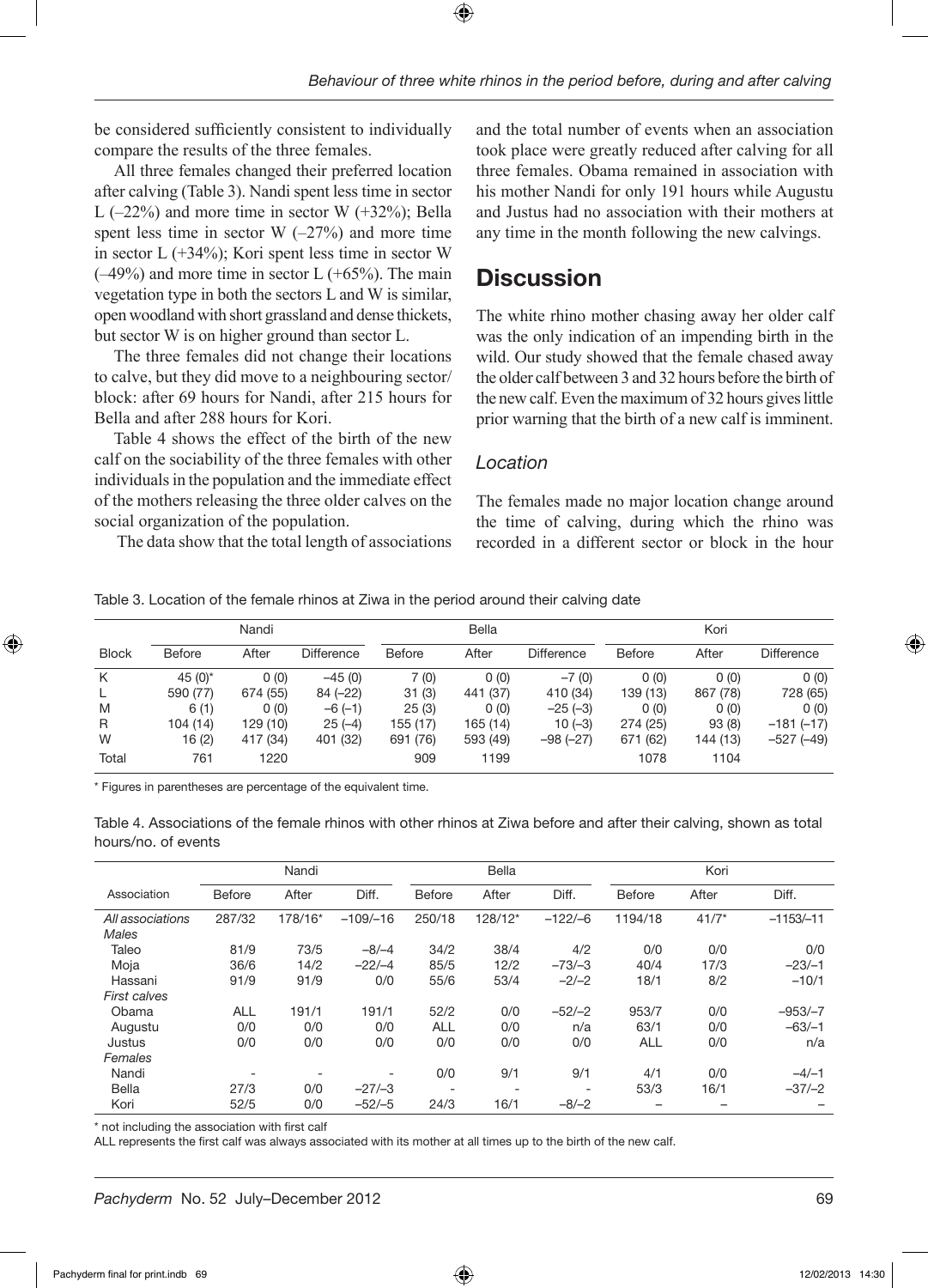before. But all births took place in dense habitat and out of direct sight of the monitoring team. However, the females with their new calves moved into new areas relatively soon (3 days, 9 days and 12 days) after the births. Both before and after the new births, the females' locations were in open woodland with short grass and a few thickets. Owen-Smith (1975) and Schrader (2003) reported that white rhinos primarily fed on short to intermediate-height swards of green grass. This was similar to the finding at Ziwa but with the thickets allowing the females to calve in a more secluded and secure habitat.

The females changing their location shortly after the birth of their new calves can be explained by the effect of the amount of rainfall in the relevant months on the level of waterlogging of the soil in the former and new locations. Sector L is in close proximity to the permanent swamp and has a high water table such that the ground gets waterlogged after rain. Sector W is on higher ground in the northwest of the reserve, which tends to dry out during periods of limited rain.

Before Nandi calved in June 2011, there had been heavy rainfall in May 2011, as there was in July. When accompanied by her new calf, Nandi showed a preference for sector W where the higher ground was drier than in sector L where she had stayed with her first calf.

 The opposite was recorded for Bella and Kori when accompanied by their new calves. December 2011, January and February 2012 were all low rainfall months. The mothers and calves moved from the higher, drier ground of sector W to the lower ground of sector L where water was available despite the dry months.

Whether the presence of the new calf precipitated an earlier move in location is open to conjecture. On one hand, a newly born calf may be considered to be more susceptible to disease if constantly standing and lying in wet conditions, while on the other hand it is likely that a white rhino mother with a new calf at foot will need a higher than normal intake of water to maintain her milk supply. The mother may react to the presence of too much or too little water and change location accordingly.

 With the knowledge that major changes in the chosen locations some days after the births may occur, security and monitoring may be enhanced at this time to ensure the maintenance of efficient and effective systems.

#### *Associations*

⊕

All three females made fewer associations in the period immediately after the birth of their new calves than in the period immediately before.

Nandi associated strongly with the two males Hassani and Taleo both before and after she calved. Bella and Kori associated mostly with the male Moja. The association between Nandi and Hassani was considered to be non-sexual with no mating behaviour observed. The two were raised at the same location in the USA before they were translocated to Ziwa. Taleo was observed to have mated with Nandi, producing her first offspring, Obama, and was probably the parent of the new calf (subject to proofing by DNA evidence). The similarity in the amount of time Taleo spent in association with Nandi both before and after the female calved supports this conclusion.

The association between Kori and Moja was observed to be sexual with mating behaviour previously having been recorded. The absence of the other breeding male, Taleo, before and after the female calved and the presence of Moja indicate that Moja was most likely the parent of the new calf (subject to proofing by DNA evidence).

Obama was with his mother, Nandi, up to the time of the new birth. After the calving, Obama remained in close association with his mother for nearly 8 days (191 hours). He then moved away to form an association for 953 hours with the female Kori and her calf Justus up until the birth of Kori's new calf. Owen-Smith (1975) reported that a newly released calf might be found with a mother–offspring pair but that such associations were mostly temporary and the pair were not related to the calf. This was the situation recorded for Obama but it should be noted that at this time there was no alternative association to a mother– offspring pair as there were no other subadults in the population for Obama to associate with.

Augustu was in association with his mother, Bella, until the birth of the new calf but remained for only one day afterwards while Justus ceased association with his mother, Kori, the day before the birth of the new calf.

The three first calves joined up in association from 15 January, just a few hours after the final birth, that of Kori, and remained together for the rest of the reporting period. This form of association was also reported by Owen-Smith (1975), who stated that most subadults not accompanying cows were associated with a similarly aged companion of the

⊕